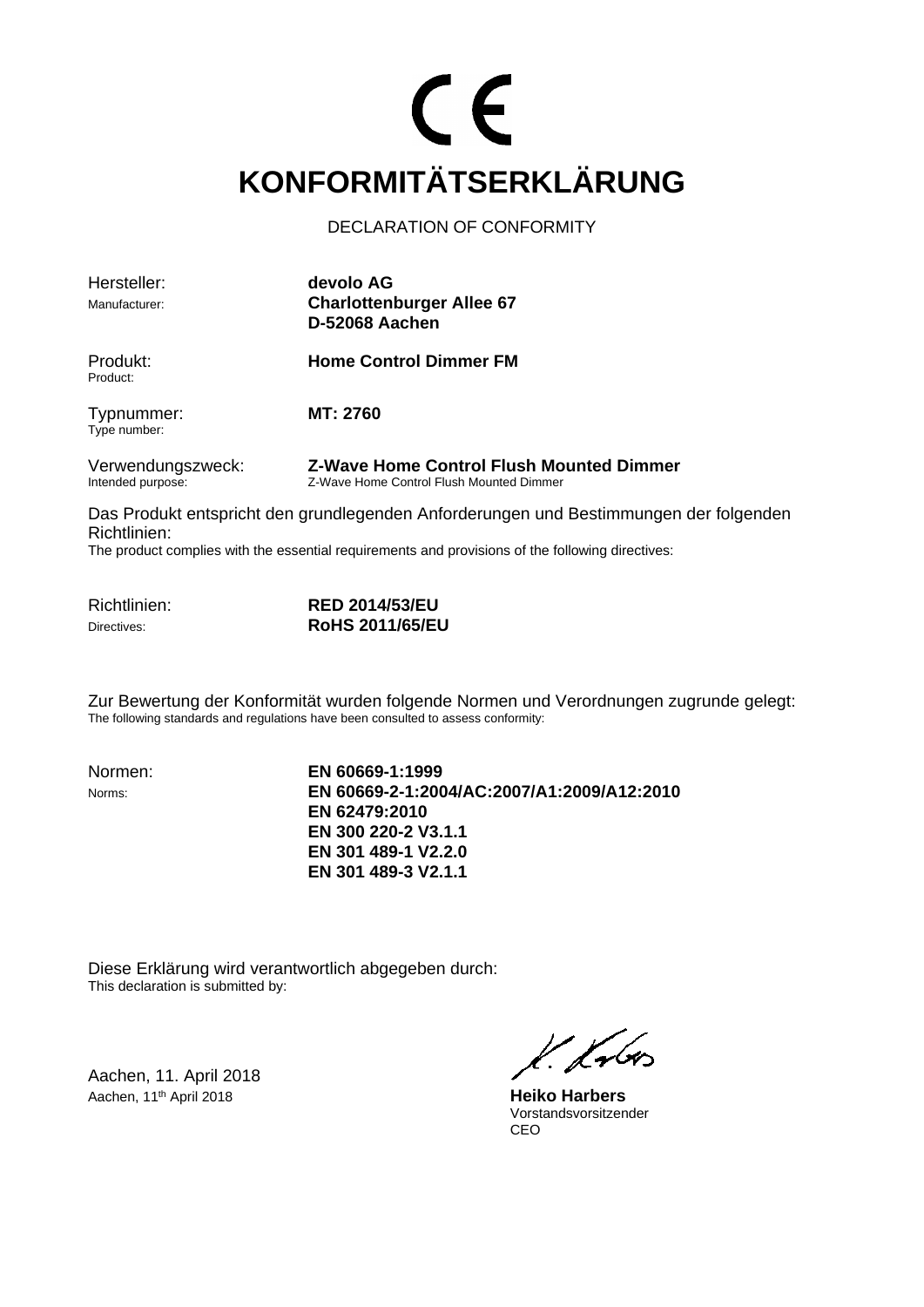### CE **DÉCLARATION DE CONFORMITÉ**

#### DECLARATION OF CONFORMITY

| Fabricant:                         | devolo AG                                                                                   |
|------------------------------------|---------------------------------------------------------------------------------------------|
| Manufacturer:                      | <b>Charlottenburger Allee 67</b>                                                            |
|                                    | D-52068 Aix-la-Chapelle                                                                     |
| Produit :<br>Product:              | <b>Home Control Dimmer FM</b>                                                               |
| Numéro du modèle :<br>Type number: | <b>MT: 2760</b>                                                                             |
| Utilisation:<br>Intended purpose:  | <b>Z-Wave Home Control Flush Mounted Dimmer</b><br>Z-Wave Home Control Flush Mounted Dimmer |

Le produit satisfait aux exigences fondamentales et dispositions des directives suivantes : The product complies with the essential requirements and provisions of the following directives:

Directives : **RED 2014/53/EU** Directives: **RoHS 2011/65/EU**

Les normes et règlementations suivantes ont servi de base à l'évaluation de la conformité : The following standards and regulations have been consulted to assess conformity:

Normes : **EN 60669-1:1999** Norms: **EN 60669-2-1:2004/AC:2007/A1:2009/A12:2010 EN 62479:2010 EN 300 220-2 V3.1.1 EN 301 489-1 V2.2.0 EN 301 489-3 V2.1.1**

La déclaration est signée par : This declaration is submitted by:

Aix-la-Chapelle, le 11 avril 2018 Aachen, 11<sup>th</sup> April 2018 **Heiko Harbers** 

l. fr6os

Président du directoire CEO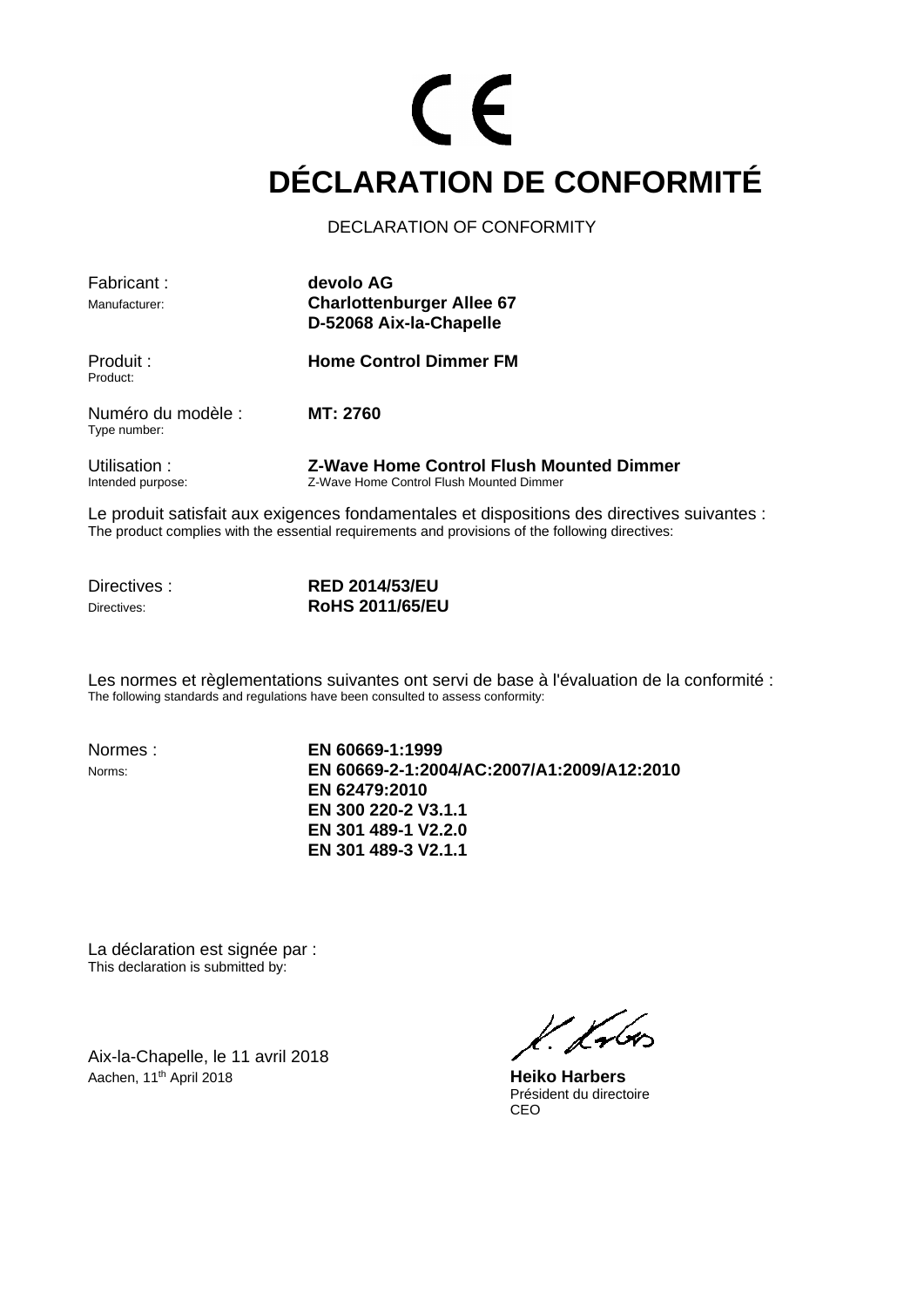## CE **DICHIARAZIONE DI CONFORMITÀ**

DECLARATION OF CONFORMITY

| Fabbricante:                    | devolo AG                                                                            |
|---------------------------------|--------------------------------------------------------------------------------------|
| Manufacturer:                   | <b>Charlottenburger Allee 67</b><br>D-52068 Aquisgrán                                |
| Prodotto:<br>Product:           | <b>Home Control Dimmer FM</b>                                                        |
| Numero di tipo:<br>Type number: | MT: 2760                                                                             |
| Causale:<br>Intended purpose:   | Z-Wave Home Control Flush Mounted Dimmer<br>Z-Wave Home Control Flush Mounted Dimmer |

Questo prodotto soddisfa i requisiti fondamentali e le disposizioni delle seguenti direttive: The product complies with the essential requirements and provisions of the following directives:

**Direttive: RED 2014/53/EU**<br> **RED 2014/65/EU**<br> **RoHS 2011/65/EI** Directives: **RoHS 2011/65/EU**

I seguenti standard e regolamenti sono stati consultati per valutare la conformità: The following standards and regulations have been consulted to assess conformity:

Norme: **EN 60669-1:1999** Norms: **EN 60669-2-1:2004/AC:2007/A1:2009/A12:2010 EN 62479:2010 EN 300 220-2 V3.1.1 EN 301 489-1 V2.2.0 EN 301 489-3 V2.1.1**

La presente dichiarazione è stata emessa da: This declaration is submitted by:

Aquisgrán, il 11 aprile 2018 Aachen, 11th April 2018 **Heiko Harbers**

k. Kr6o

Presidente<br>CEO ing the contract of the contract of the contract of the contract of the contract of the contract of the contract of the contract of the contract of the contract of the contract of the contract of the contract of the contra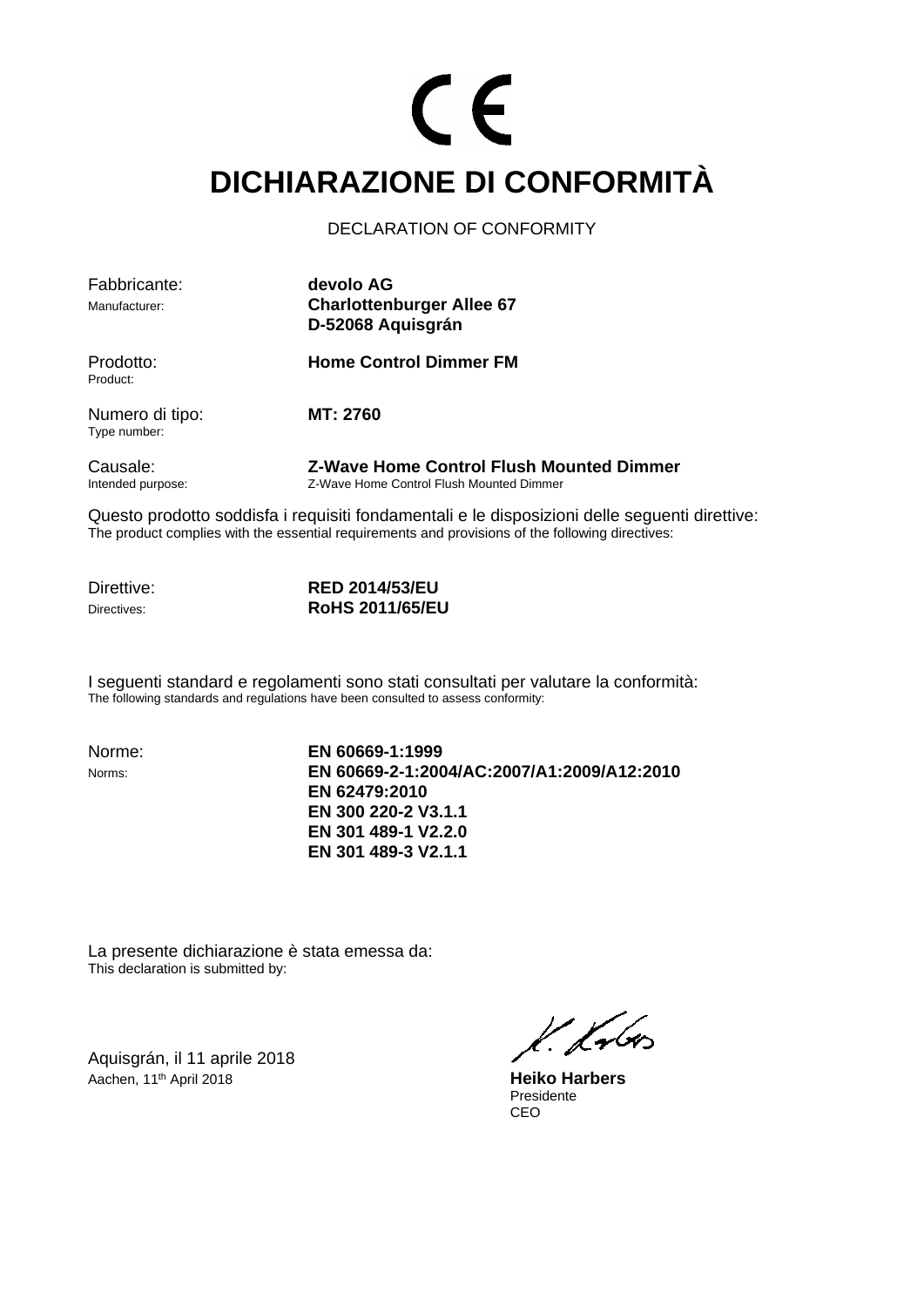## CE **DECLARACIÓN DE CONFORMIDAD**

#### DECLARATION OF CONFORMITY

| Fabricante:                        | devolo AG                                                                                   |
|------------------------------------|---------------------------------------------------------------------------------------------|
| Manufacturer:                      | <b>Charlottenburger Allee 67</b><br>D-52068 Aquisgrán                                       |
| Producto:<br>Product:              | <b>Home Control Dimmer FM</b>                                                               |
| Número del modelo:<br>Type number: | MT: 2760                                                                                    |
| Uso:<br>Intended purpose:          | <b>Z-Wave Home Control Flush Mounted Dimmer</b><br>Z-Wave Home Control Flush Mounted Dimmer |

Este producto cumple los requisitos fundamentales y las disposiciones de las siguientes directivas: The product complies with the essential requirements and provisions of the following directives:

Directivas: **RED 2014/53/EU** Directives: **RoHS 2011/65/EU**

Los siguientes reglamentos y normas se han utilizado para la evaluación de la conformidad The following standards and regulations have been consulted to assess conformity:

Normas: **EN 60669-1:1999** Norms: **EN 60669-2-1:2004/AC:2007/A1:2009/A12:2010 EN 62479:2010 EN 300 220-2 V3.1.1 EN 301 489-1 V2.2.0 EN 301 489-3 V2.1.1**

Esta declaración es firmada por: This declaration is submitted by:

Aquisgrán, el 11 de abril 2018 Aachen, 11<sup>th</sup> April 2018 **Heiko Harbers** 

l. Lubos

 Presidente de Dirección ing the contract of the contract of the contract of the contract of the contract of the contract of the contract of the contract of the contract of the contract of the contract of the contract of the contract of the contra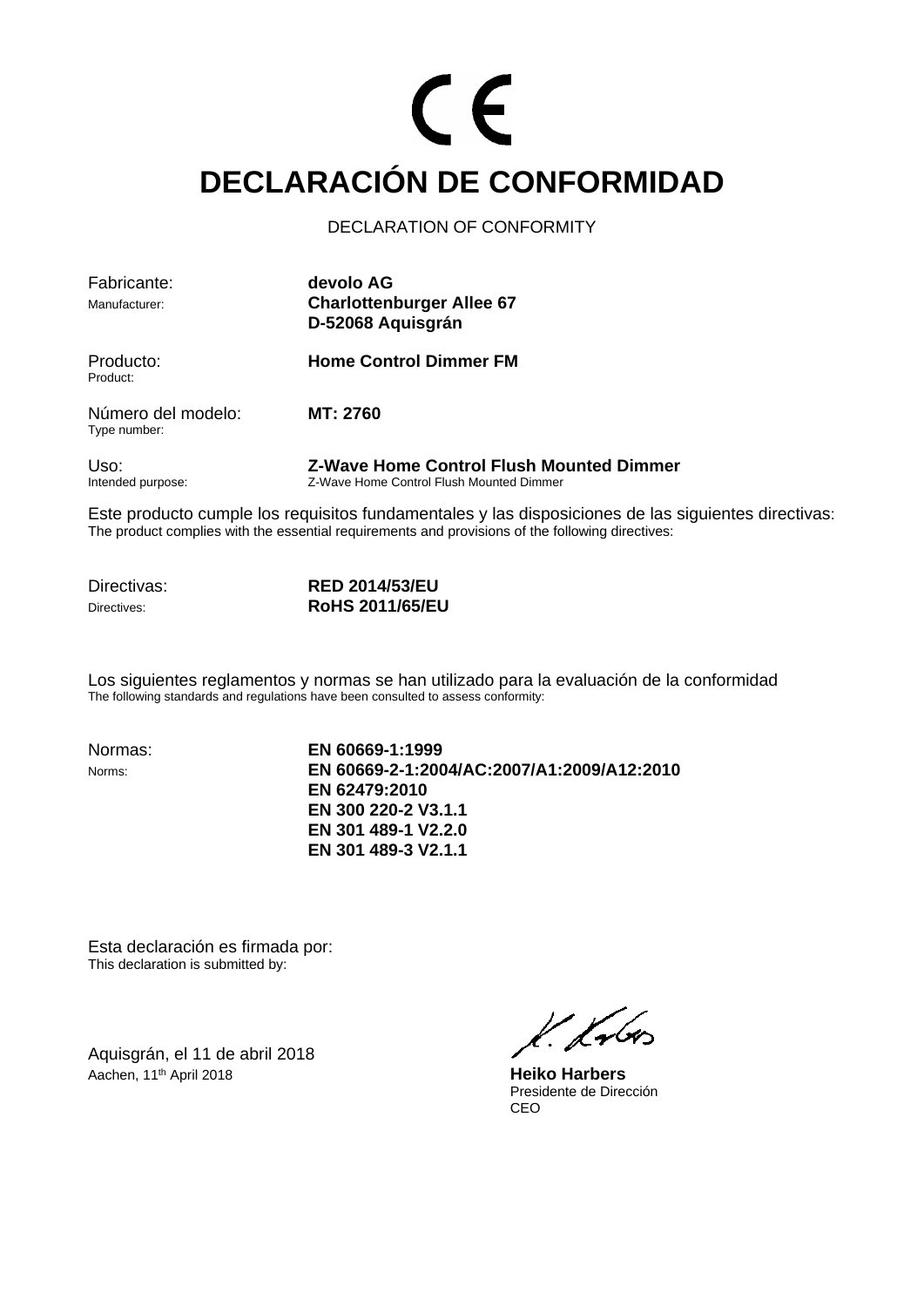#### CE **CONFORMITEITSVERKLARING**

DECLARATION OF CONFORMITY

| Producent:                    | devolo AG                                                                                   |  |
|-------------------------------|---------------------------------------------------------------------------------------------|--|
| Manufacturer:                 | <b>Charlottenburger Allee 67</b><br>D-52068 Aken                                            |  |
| Product:<br>Product:          | <b>Home Control Dimmer FM</b>                                                               |  |
| Typenummer:<br>Type number:   | MT: 2760                                                                                    |  |
| Gebruik:<br>Intended purpose: | <b>Z-Wave Home Control Flush Mounted Dimmer</b><br>Z-Wave Home Control Flush Mounted Dimmer |  |

Dit product voldoet aan de fundamentele eisen en bepalingen van de volgende richtlijnen: The product complies with the essential requirements and provisions of the following directives:

Richtlijnen: **RED 2014/53/EU** Directives: **RoHS 2011/65/EU**

Voor de beoordeling van de conformiteit werden de volgende normen en richtlijnen toegepast: The following standards and regulations have been consulted to assess conformity:

Normen: **EN 60669-1:1999** Norms: **EN 60669-2-1:2004/AC:2007/A1:2009/A12:2010 EN 62479:2010 EN 300 220-2 V3.1.1 EN 301 489-1 V2.2.0 EN 301 489-3 V2.1.1**

De verklaring is ondertekend door: This declaration is submitted by:

Aken, 11 april 2018 Aachen, 11<sup>th</sup> April 2018 **Heiko Harbers** 

l. Lubos

Directeur<br>CEO ing the contract of the contract of the contract of the contract of the contract of the contract of the contract of the contract of the contract of the contract of the contract of the contract of the contract of the contra